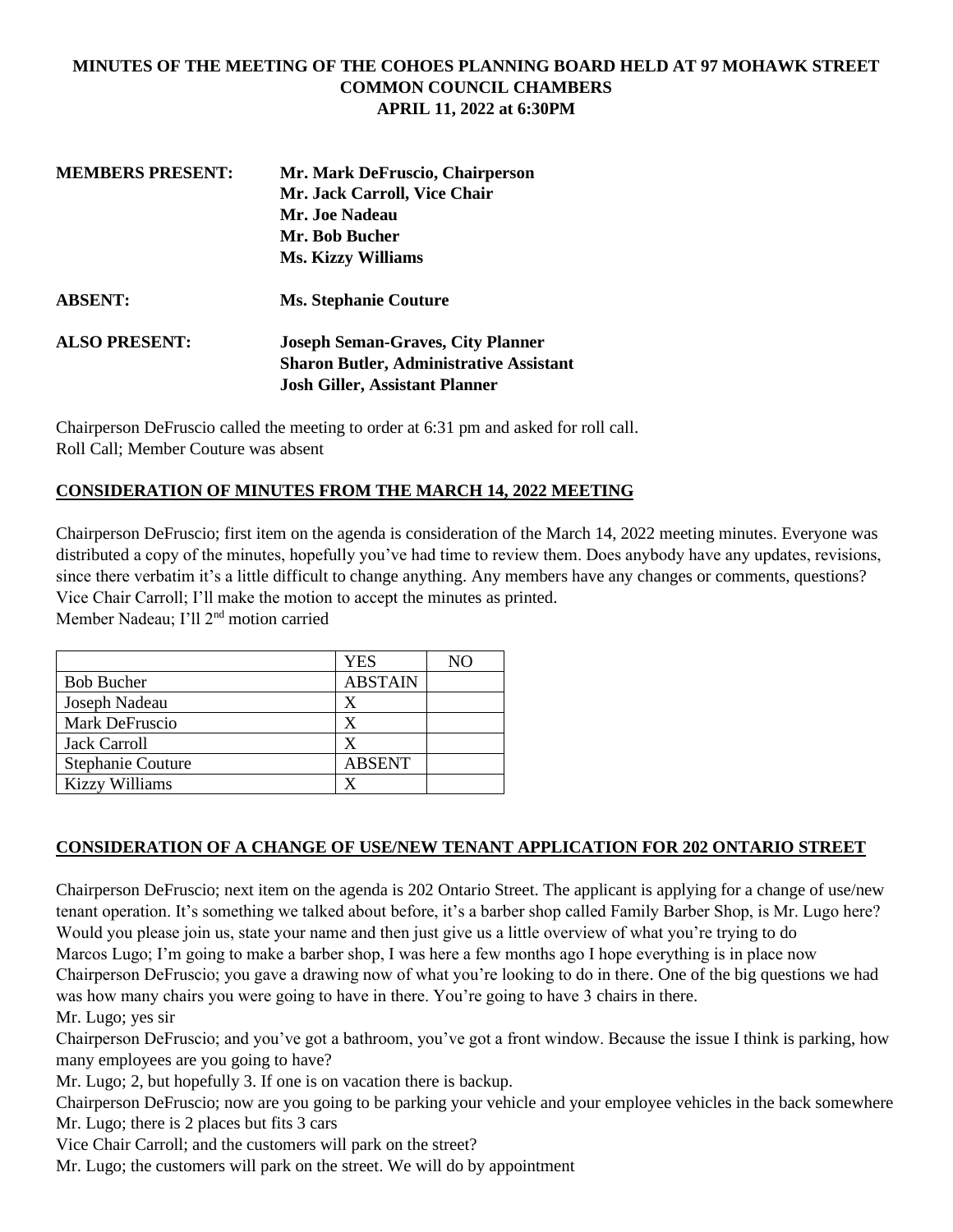Vice Chair Carroll; I've gone by there several times just to observe, unless it's Sunday morning, it seems like you've got a lot of parking where everybody that goes to church parks. Having 2 or 3 cars doesn't seem like much

Chairperson DeFruscio; well you do have the beauty salon there and she has customers come in. Are you going to do by appointment or do walk in's, what's your plan?

Mr. Lugo; in the beginning it will be by appointment. There's some walk in, in that area I observed so maybe 1 or 2 walk in's

Chairperson DeFruscio; any other board members….

Member Williams; I'm ready for you to open,

Chairperson DeFruscio; he's a barber he can't cut your hair

Member Williams; he can cut my son's hair. So when are you actually going to open?

Mr. Lugo; there still some things to do like painting, so maybe 30 days

Chairperson DeFruscio; right now there's still some things, like the signage. What do we need to do with signage? Joe Seman-Graves; nothing as long as the applicant submits a building permit application and meets the sign requirements Chairperson DeFruscio; I just want to make you aware that you need to be careful when you're doing signage, there are requirements. The planning department can help you there, with how big, because I know there was signage from the business that was there previously on the windows.

Member Williams; as long as you follow the codes the community will really appreciate you. And your barber shop as far as I know is the only one of the same color as me, so congratulations.

Mr. Lugo; yes, thank you

Chairperson DeFruscio; where is the bus plus bus stop going to be?

Joe Seman-Graves; down from the …..

Chairperson DeFruscio; the liquor store, kitty corner. Ok does anybody have any other questions? Ok so now we're looking for a motion

Sharon; public comments

Chairperson DeFruscio; oh, ok is there anybody from the public that would like to comment on this barber shop on Ontario Street? We're opening up for public comment at this point in time. We don't see anybody at this point in time so now looking for somebody to make a motion to either approve this use of a barber shop, change of use/ new tenant application or denial.

Member Williams; you know I like it

Chairperson DeFruscio; so you're making a motion to approve the….

Member Williams; yes

Vice Chair Carroll; I 2nd it motion carried

|                          | YES           | NО |
|--------------------------|---------------|----|
| <b>Bob Bucher</b>        | X             |    |
| Joseph Nadeau            | X             |    |
| Mark DeFruscio           |               |    |
| Jack Carroll             |               |    |
| <b>Stephanie Couture</b> | <b>ABSENT</b> |    |
| <b>Kizzy Williams</b>    |               |    |

## **CONSIDERATION OF A CHANGE OF USE/NEW TENANT APPLICATION FOR 289 ONTARIO STREET**

Chairperson DeFruscio; next item on the agenda is consideration of a change of use/new tenant application for a dog grooming business called Zen Dog Grooming at 288 Ontario Street, the hours of operation are 8AM until 6PM. Is Brittany Brown here? Would you like to step up and give us a little about what your plan is?

Ms. Brown; pretty much what I'm going to be doing is moving cliental from Saratoga Street over to Ontario Chairperson DeFruscio; so you're with the group over on Saratoga Street?

Ms. Brown; was

Chairperson DeFruscio; was, ok. That space right now it's currently next to Sub ta Toot is it currently set up like office space?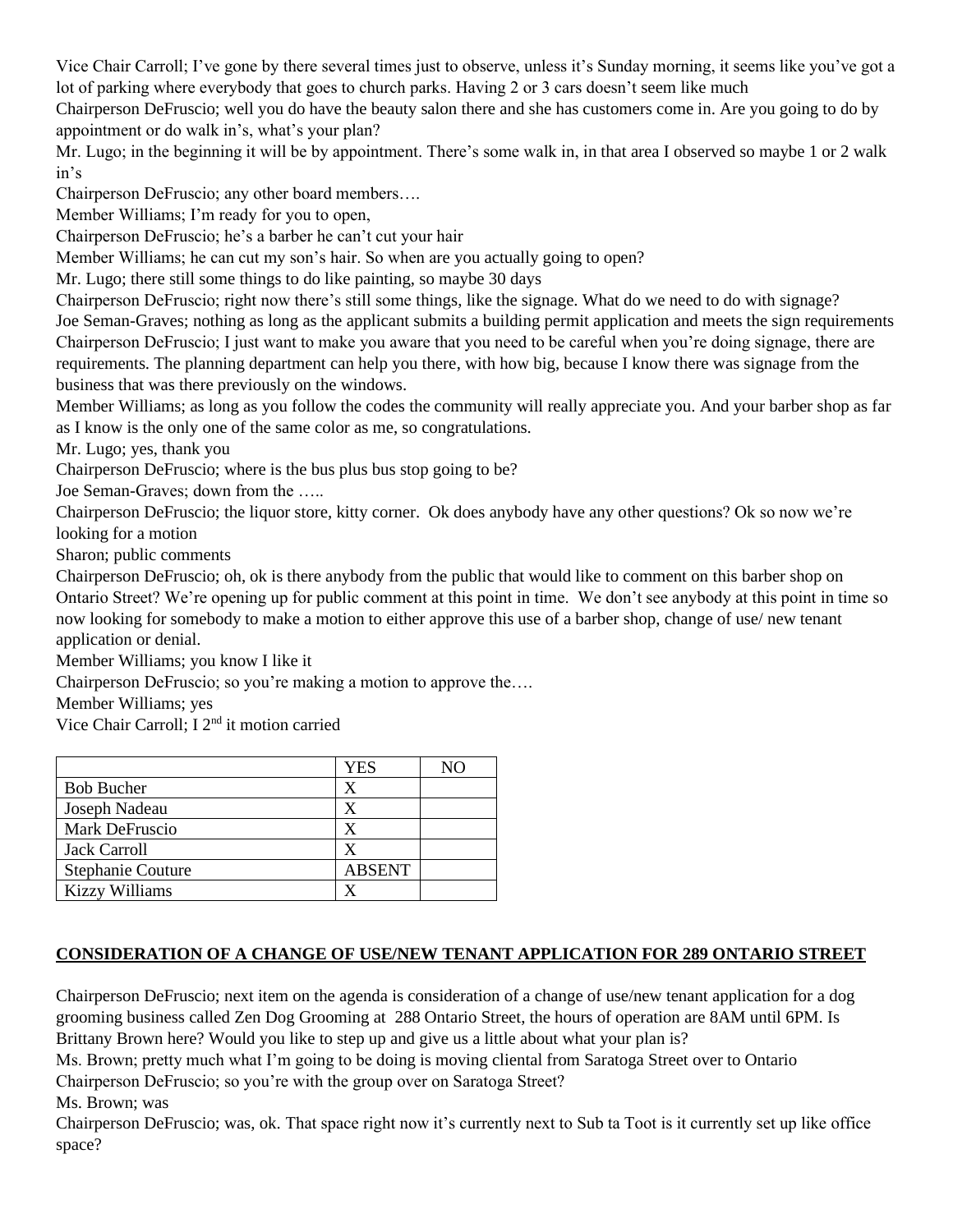Ms. Brown; no it's pretty much a big open room with a little back office kind of a half wall. It was a hair salon so we don't have to do much there and that's why I decided on that space.

Chairperson DeFruscio; you supplied us with a layout of the space, there's no issue with water drainage because you said it was a hair salon before

Ms. Brown; yes

Chairperson DeFruscio; and you do have a bathroom, you're going to have 2 grooming stations, a dog tub, anything else in there

Ms. Brown; nope

Chairperson DeFruscio; are you going to be servicing people by appointment or…

Ms. Brown; yea so it's more like a calm room very relaxed, it's not going to be a high volume dog grooming operation, like most of the groomers around here. So it will be by appointment only I would say every 2 or 3 hours people coming in. Chairperson DeFruscio; and you're not doing any doggie day care or anything like that?

Ms. Brown; no, none of that.

Vice Chair Carroll; it's going to be a full range of dog grooming options, nails up to trimmings?

Ms. Brown; yes, I want it to have more of a spa/salon feel, getting away from the old ways of doing things with grooming. For a long time with the business I was involved with I know there's a high demand for it, especially with the new aged ways, I have some experience with that and I want to take the grooming that way.

Member Nadeau; it says 8 to 6PM, how many days a week?

Ms. Brown; so that's variable because my groomer and I also work 4 days a week but it's spotty so it's not going to be every day it's going to be more like 4 or 5 days I think that will be the most. Then eventually down the road if I get another groomer in there, I don't know what that will be, but not 7 days a week. It's usually 4 or 5 days per groomer between those hours.

Member Nadeau; will it be primarily weekdays or

Ms. Brown; Saturday's a big day, Sunday no I can't imagine

Member Nadeau; so you'll be working a 6 day schedule

Ms. Brown; yes, we're both there on Saturday as it's a big day

Member Williams; your saying you will be working 6 days a week, is that what you're saying?

Ms. Brown; well I just want to have the flexibility, so Monday through Sunday, if my groomer wants to work one of those days, not necessarily every day. I work Tuesday, Wednesday, Friday and Saturday, my groomer that is coming with me works Tuesday, Thursday, Friday and Saturday. So we both would work 4 days a week. Like I said we're by appointment only and we're not taking walk-ins.

Member Williams; and how long have you been open?

Ms. Brown; we've been in Cohoes 3 years, I have people who followed me from Delmar. I've been doing this for 15 years Chairperson DeFruscio; there's been some concerns with dogs in Silliman Park and close to City Hall as far as picking up after them, so you're going to have to make sure that anybody that brings their dog is taking care of cleaning up after the dog and things of that nature, especially around City Hall

Ms. Brown; initially when I looked at the spot, I kind of thought is this going to be a problem. But I do have some ideas to kind of deter people and if not then we're just going to have to stay on top of it.

Vice Chair Carroll; well you wouldn't really be responsible for anybody not taking care of that…

Ms. Brown; that's what the landlord said but I feel if I'm bringing all of that, it's kind of…

Vice Chair Carroll; if people are bringing their dog to a spa, they are going to pick up after them

Chairperson DeFruscio; anybody else have any questions or comments? Ok I'd like to open up the item for public comment, anybody in the audience have any comments or questions or things of that nature? I don't see any, so now we're looking for a motion to either accept or deny the application for a change of use for 289 Ontario Street for a dog grooming business.

Member Nadeau; I'll make that motion

Vice Chair Carroll; I'll 2nd motion carried

| <b>Bob Bucher</b> |  |
|-------------------|--|
| Joseph Nadeau     |  |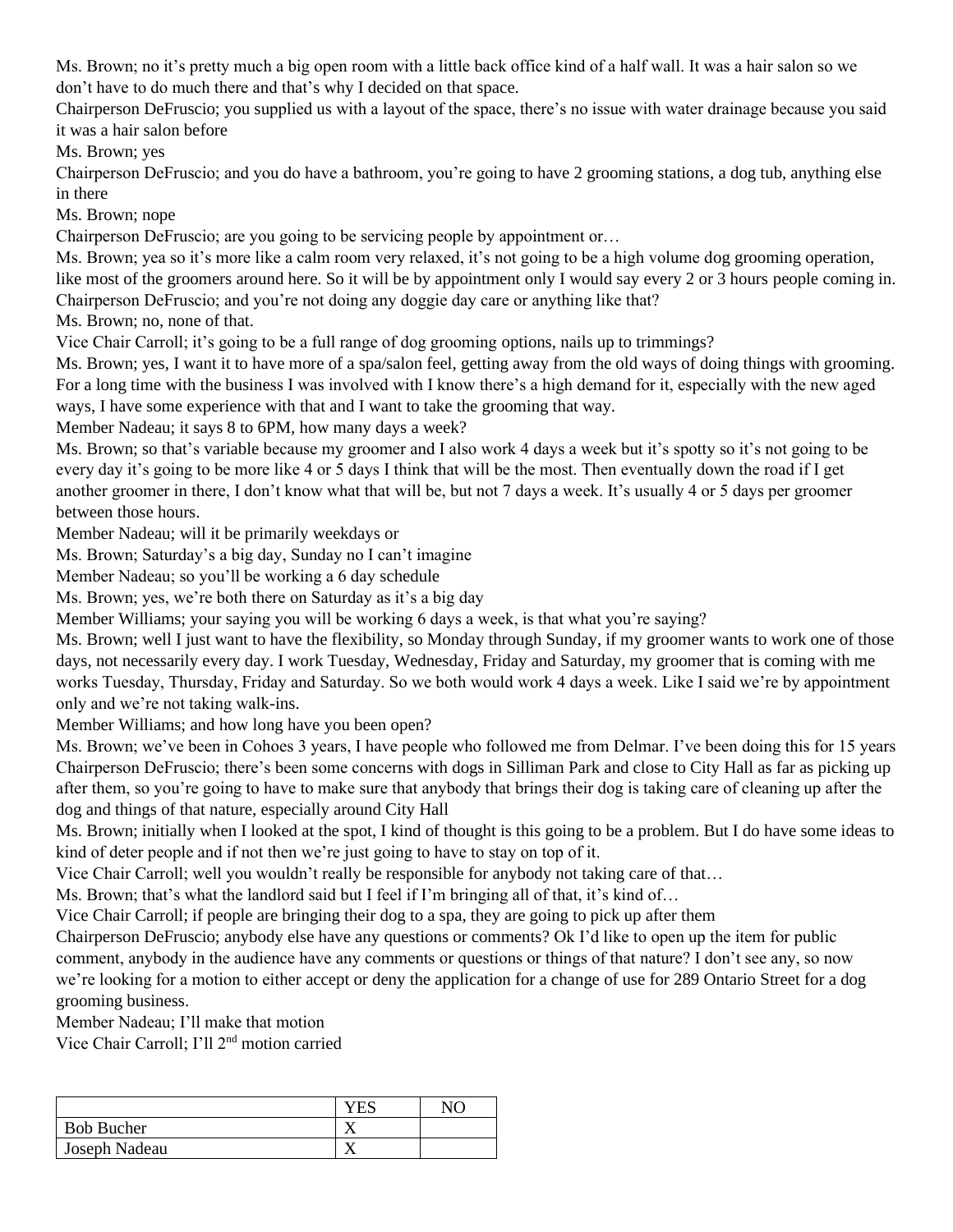| Mark DeFruscio           |               |  |
|--------------------------|---------------|--|
| Jack Carroll             |               |  |
| <b>Stephanie Couture</b> | <b>ABSENT</b> |  |
| Kizzy Williams           |               |  |

# **CONSIDERATION OF A CHANGE OF USE/NEW TENANT APPLICATION FOR 300 ONTARIO STREET**

Chairperson DeFruscio; next item on the agenda is a change of use/new business application for a printing shop at 300 Ontario Street. Is the applicant here, Jamie Bennett?

### Ms. Bennett: yes

Chairperson DeFruscio; would you like to give a little overview of what you are planning

Ms. Bennett; yes I plan on, I've been working as a print marketer running Staples for the last 15 years. I'm running all of their print departments, so I decided that it's about time to open up my own. I have many customers that have followed me from every Staples in the capital district. Where I live is on Ontario right underneath from me is the vacant ice cream shop, she's not doing anything with it, she had a successful ice cream shop there but it got to busy and she gave me a spot so I can open up my own business.

Chairperson DeFruscio; you provided a layout for us?

Ms. Bennett; no I don't have anything yet right now, the building is full of ice cream machines and stuff, so she is going to try to get that out of there. Plus there was a tenant above us that she has per court, she has to keep all of her items for 22 days, so until the court will let her get rid of it, I can't get in there. There's not to much I can do until the court lets her get rid of that stuff. I do have an outside view of where the sign is going to go, the size of the sign (passed to the board members the sign design) Right now she's got it set up for storage, said she needs at least another week to figure it out Chairperson DeFruscio; so how many machines and desks and how many employees?

Ms. Bennett; I will have one full serve machine, and then I'm going to have a self-serve machine, and also a postal machine and a blue print machine as most of my clients are contractors. Then I have a small and large binding machine and then I'll just have 2 main computers where I'll do all my work on so that all the orders and everything will be right there.

Vice Chair Carroll; what about traffic?

Ms. Bennett; I mean, it's not really, the inside is not so much of a hangout spot. I'll definitely…….

Vice Chair Carroll; how many people are going to be coming in and parking their cars in that area?

Ms. Bennett; I mean it's going to be, it's not, I mean I'm busy at Staples so I'm hoping to be here. A lot of my customers are coming down, most of the business customers I try to do delivery for them because they're so busy that they can't really get around, so I'll be delivering a lot of items to them. I do all of LaSalle Institute, so I normally just drive the stuff up to them. The Schenectady Child Protective Service, I do all their things for that department, so there's a lot of departments that I'll be traveling to. But just in case, I have a lot of older people that are my clients as well, so I'll have a little sitting area in there so they have somewhere to sit while waiting. But most of it will be placed online or email, so they just come in pick it up and go. Spindle City next to me does printing and faxing as well, but John said once I open up that will completely shut that down.

Member Nadeau; what kind of square footage do you have there, will it fit this operation?

Ms. Bennett; so a company actually already came down (inaudible), it's going to be 30 days. Its 29 feet by 14 feet so it's a pretty nice space. So he already came down there, I'm actually working with Rico which is an all women owned computer tech company out of Albany, they've been around for 50 years. So they already came down and they assessed, they checked the breaker box, all the usage, the wattage everything is good. The space is good for all of our machines, you can still walk through you just can't really do anything so they came in and did a walk though and measured everything and everything is good.

Member Nadeau; and how many employees will you have?

Ms. Bennett; right now it's just going to be me. So fortunately being at Staples for 15 years, I'm used to doing 10 jobs at once and being able to handle it so I'm not worried about that

Member Nadeau; worst case is if you need to it might be one other person…..

Ms. Bennett; yes my husband will be down there with me, so he'll definitely be helping me and I have a lot of employees who have left Staples, but I still call them and they said the second you need somebody call me.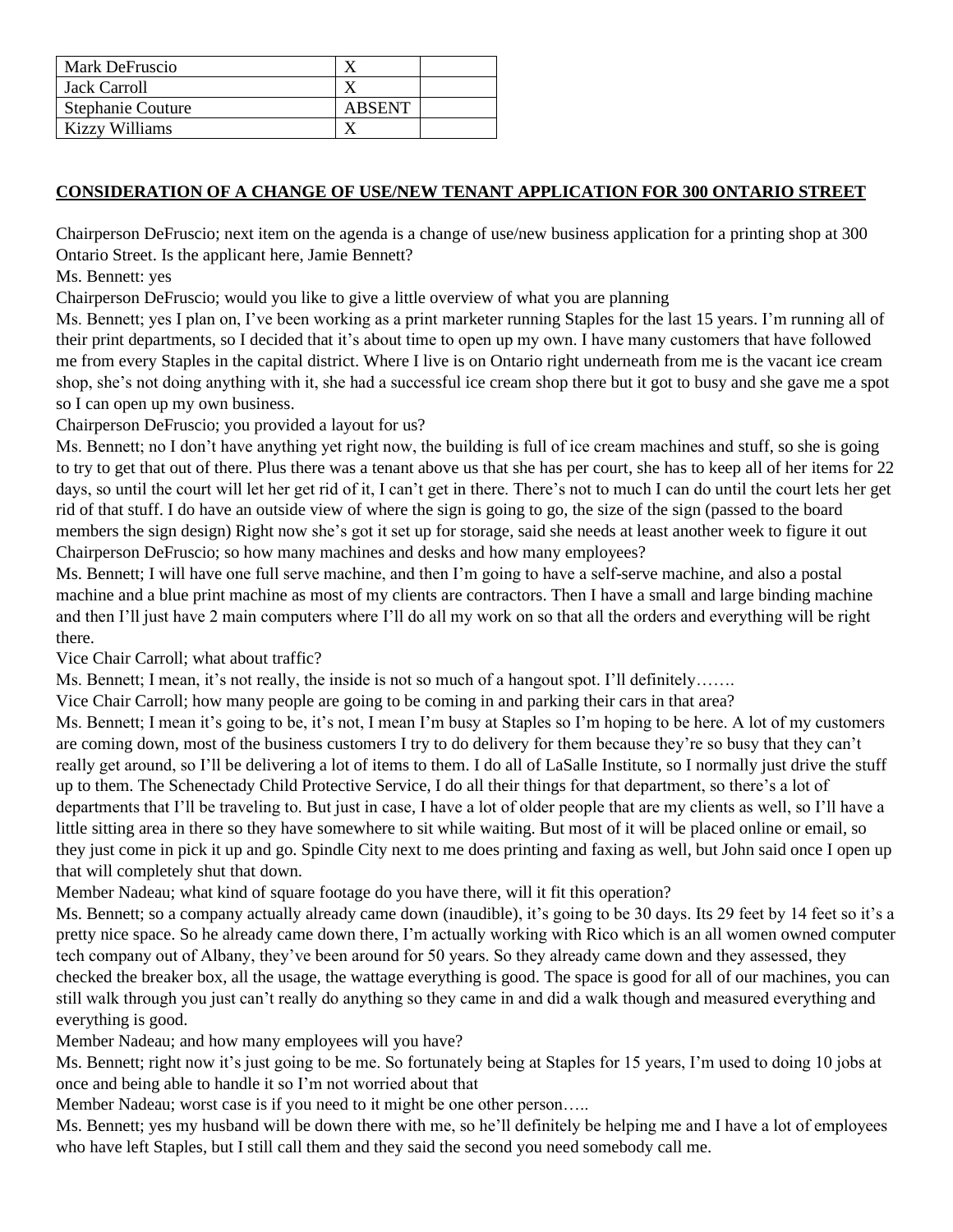Member Williams; I will definitely say as a business owner you have this one well thought out. And second, you don't need employees, so you can save some money. The less people you have to pay, the more successful you'll be. Ms. Bennett; yes definitely.

Member Williams; congratulations

Ms. Bennett; thank you, I love it and I have many customers follow me. My contact list is pages and pages long Member Nadeau; and you'll have people walking in off the street right?

Ms. Bennett; absolutely, like Staples does a lot of printing and faxing that's a huge thing, so is scanning, so I'll have all that set up, the problem is Staples they want everyone to do it themselves and I have a lot of customers that are 90 years old they don't want to fax something they want someone to do it for them

Member Nadeau; will you have any do it your self

Ms. Bennett; there will be a little self-service machine, so that way when I'm doing a lot of my orders for my companies and I'm using the one full serve I can have them to do little small orders.

Chairperson DeFruscio; any other questions? In this case again, parking is always an issue because the downtown area, they can use one of the public parking lots if they want to but, it's important that they be careful on Ontario Street.

So if there's no more questions from the board, I'd like to open it up for public comment, anybody here want to make any comments or observations

Member Williams; isn't there a shop right next door to you

Ms. Bennett; Spindles

Chairperson DeFruscio; Tiny Diney

Member Williams; can you use their parking lot?

Ms. Bennett; yes, he lets me because in 2 months both of my vehicles were smashed when parking there in the middle of the night, so I stopped parking on that road because every vehicle I get ends up smashed so I'm good friends with John and he's already said I can use his parking lot.

Member Williams; good

Chairperson DeFruscio; ok, I don't see anybody wanting to make any public comment, so now we're looking for a proposal to either approve or deny a change of use for the printing stop at 300 Ontario Street.

Member Williams; I definitely approve

Member Nadeau; I'll 2nd it motion carried

|                          | YES           |  |
|--------------------------|---------------|--|
| <b>Bob Bucher</b>        | X             |  |
| Joseph Nadeau            |               |  |
| Mark DeFruscio           |               |  |
| <b>Jack Carroll</b>      |               |  |
| <b>Stephanie Couture</b> | <b>ABSENT</b> |  |
| <b>Kizzy Williams</b>    |               |  |

Chairperson DeFruscio; ok, looking forward to seeing a plan on what you're going to put inside. Hopefully everything works out for you.

### **CONSIDERATION OF A PRELIMINARY SITE PLAN REVIEW FOR 45 JOHNSTON AVENUE**

Chairperson DeFruscio; next item on the agenda is 45 Johnston Avenue. The applicant is seeking a site plan for 10 residential dwelling units, we've already reviewed this before. There were 16 units previously now it's down to 10. We had sent our recommendation along to the zoning board of appeals. They felt that they weren't ready to approve it with that many units in it so the plan has been revised. You want to give us an overview of that?

Peter Tyron; sure, my partner Ron Stein, he might be on Zoom. But we originally came here and proposed 16 market rate apartments. After meeting with the zoning board last month and receiving their comments about the amount of units we took their comments and went back to the drawing board to lower the amount of units and find a way to make it work, and although it's very tight for us we were able to come up with a proposal for  $10 - 2$  bedroom apartments market rate. It's tight for us but with the timing given and the market conditions and raising interest rates. That was one of the reasons we wanted to get this to you guys and review it.

Chairperson DeFruscio; ok Bob had some comments, Joe do you want him to point out those comments or do you want to?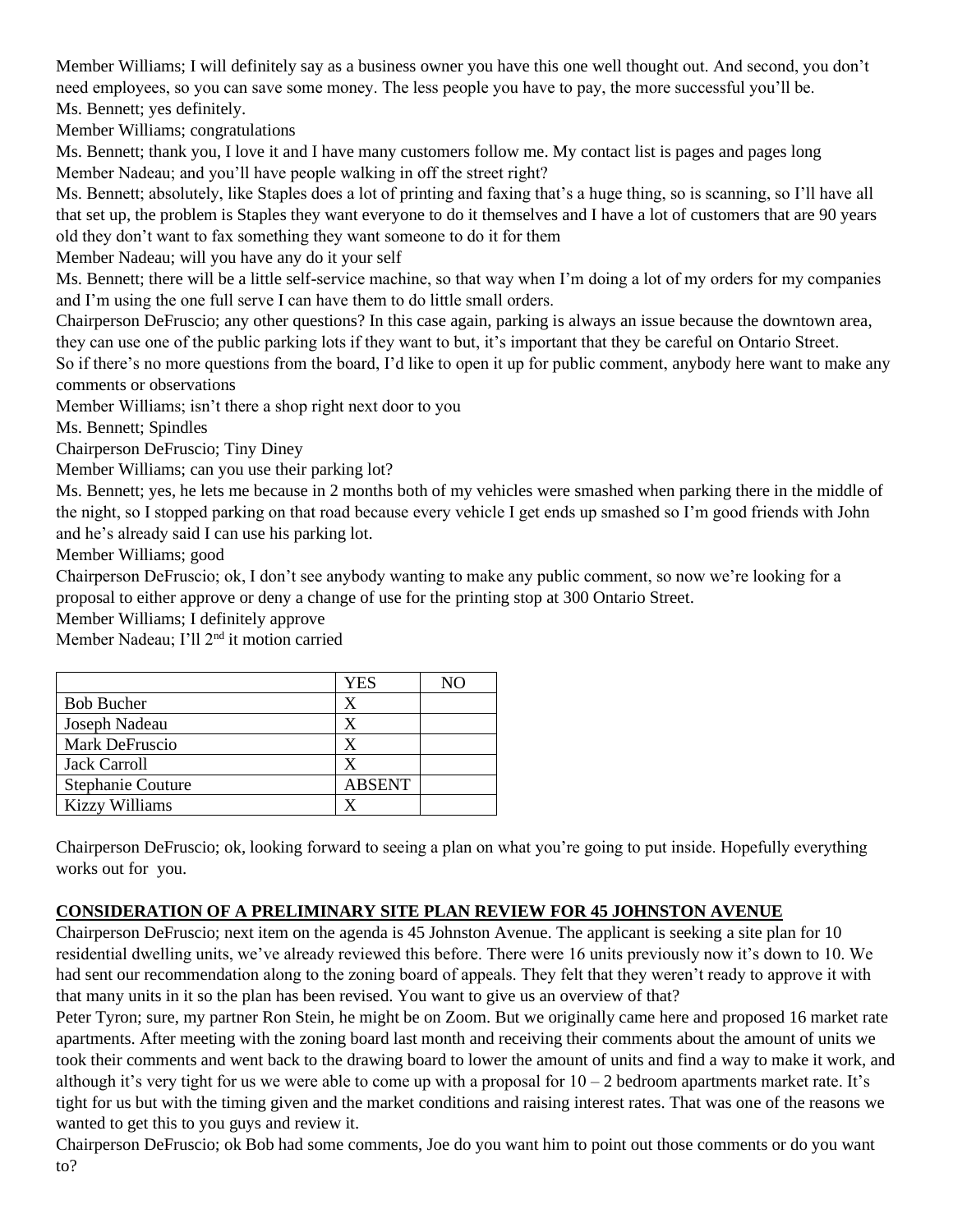Joe Seman-Graves; Bob do you want to give your comments?

Member Bucher; sure; basically thanks for getting me up to speed on this. I reviewed the site plan, I just had some questions, predominately is the applicant going to propose any exterior lighting to the building and if so what did you have in mind?

Mr. Tyron; we were going to propose lighting as well as security, we mentioned before to you, security cameras on all of our buildings. We like to work with the PD and give them access to our security system so they have 24/7 access if they ever need it. We've seen a lot of success with that in Albany. But yes, we propose lighting on all the corners and entrances of the property. We were also looking to mimic the street scape of Remsen Street, as well as new sidewalks and curbs. So lampposts are something that if you'd like to see, we'd happily do that. But we like to keep our building well-lit and secure.

Member Bucher; so did I hear you say you're looking as light poles like Remsen Street?

Mr. Tyron; yes, we're going to mimic as close as possible to Remsen Street streetscape, so lampposts are possible. We certainly will have all exterior lighting on the building, every corner, every entranceway, basically so at night you're getting every corner of the property lit up. And I don't know if you heard me but we're also adding security, we have cameras that the local PD will have access to 24/7

Member Bucher; right, and I think just my thoughts, where that the corner of the building has a lot of opportunity to engage the streetscape. I see what appears to be a planting of some small green space planting in that area and I appreciate the fact that you're looking to replicate the streetscape materials of Remsen Street, which I think would be important even though the trees aren't on here for renderings, I see them on the site plan which is good. I would definitely encourage a nice lighting commitment, perhaps even in-grade bollard lighting that could wash the building vertically. It would make that corner come alive to be very inviting not only for the residents in the neighborhood, but certainly the tenants that would be leasing from you.

Mr. Tyron; agreed and we've done that bollard lighting on other projects. Most recent one being 560 Madison Avenue in Albany, it's the old Ralph's Tavern. If you go down there at night you'll see bollards lit-up vertically highlighting the building with historic undertones.

Member Bucher; right. I think it would be wonderful and again I'd like to see, I'm sure you'll get there with some call out of some materials and things, but again a little bit of planting schedule. The other thought might be the 2, that little side yard enclosed inside a stockade fence. Maybe the applicant can give consideration to just dressing up the shorter runs of the fence that engage the street with something a little nicer. You know that 10, 12, 15 feet on there and just limit the stockade to the west (inaudible)

Mr. Tyron; I know it's not shown on here but our intention is to eventually make that alleyway a dog run and to install either grass or turf it and also add fencing around it with tenant access so they can walk their dogs at night, all lit up privately. We've seen success with that on other projects.

Member Bucher; I think once again, it looks very good, a great opportunity to make that building come alive. Mr. Tyron; we agree, thank you

Member Williams; I would like to know is this building, who are you renting to? Are you renting to families, college students, seniors?

Mr. Tyron; we don't have a target demographic. We're going to have market rate, we're open to showing everyone the apartments obviously. Just based off our experience of other projects, we've seen a lot of younger working class, specifically couples and as of lately with two bedrooms, them using one bedroom and the other being an office. We saw that shift drastically during COVID where, instead of one bedroom, we had a high demand for two because they wanted the extra space to work from home and that's what they designated the second bedroom for. So we don't have a target demographic but that's what we've seen from a majority of the people who have come and rent from us. Member Williams; so you don't mind families

Mr. Tyron; we would go to the code as far as how many occupants can be allowed into a two bedroom apartment and obviously we have minimum credit and income verifications, as long as everyone meets the guidelines and occupancy rates.

Chairperson DeFruscio; any other questions?

Member Nadeau; I just have one. (Inaudible) in recent years, particularly in a situation like this, snow removal, where you may have a vehicle come and plow out but they block the adjacent sidewalks. Could you pay particular attention to snow removal and not obstructing the neighbor's sidewalks?

Chairperson DeFruscio; yes snow storage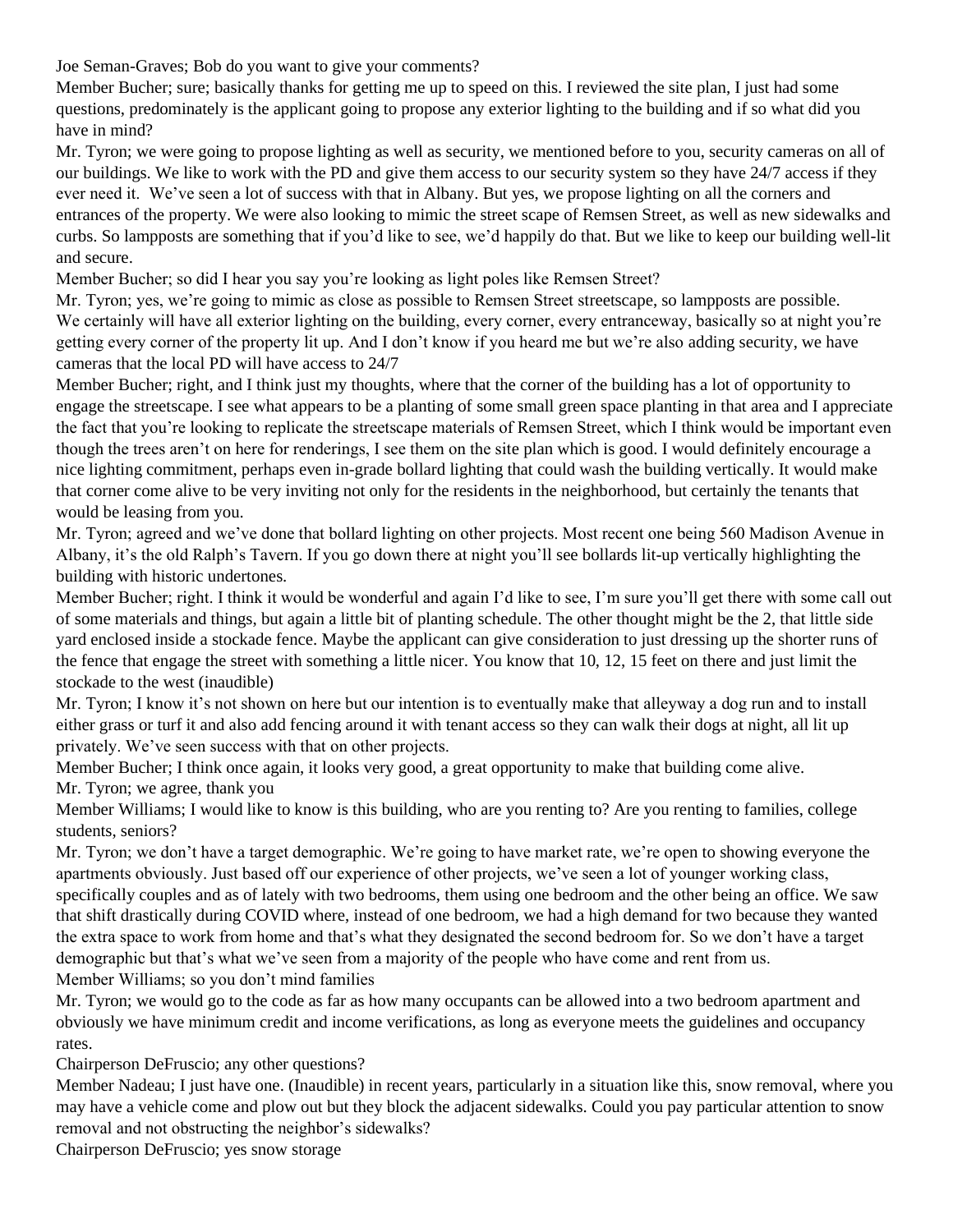Member Nadeau; its' become an issue so be mindful, anything you can do to alleviate that, that would go a long way. Mr. Tyron; absolutely. Me doing the management intake, that's a big concern every year. We've got a lot of space in the basement which we will be able to store materials, snow blowers shovels.

Member Nadeau; I did notice there is quite a bit of storage down there and that is very helpful

Mr. Tyron; yes very helpful. The ramp there coming out of Mangham that we can use to roll our snow blowers from there. Member Nadeau; I'm actually please to see that you have the back (rest inaudible)

Mr. Tyron; we turned these around a little quicker but one thing you don't see on here, is that when coming down the staircase on Johnston, there will be a mail room, package room just to the left of the staircase, that's going to be the only change.

Member Nadeau; actually I was a little curious, it looks like the restrooms on that basement level, was there a specific idea behind that?

Mr. Tyron; no these will actually be removed. That was on the existing floor plans we did.

Member Nadeau; ok, with the removal of that it won't be extending any apartments?

Mr. Tyron; no, we're going to start with this if we see a need for a gathering space like an office or something like that (inaudible)

Member Williams; I want to know what is market rate, you said you're going to charge market rate what is that? Mr. Tyron; so from our research, market rate apartments range anywhere from \$1,600 to \$2,000 for a two bedroom.

We're going for the higher end finishes mimicking something like Harmony Mills.

Member Williams; so what is yours going to be, is it going to \$1,600 or \$2,000?

Mr. Tyron; our model went for an average of \$1,800 so it'll flex between that range. Obviously it will go off of demand also.

Chairperson DeFruscio; ok if there's no other questions, I guess we'll open up for public comments. Anybody have any comments? (To Mr. Tyron); can you step aside for a moment and let this person come up? First state your name and then tell us what your comments are.

My name is Joan Kennedy; I live around the corner from this building. I'm excited that this building will get re-used. I've written in comments the last couple of meetings. I am concerned about parking. I know that the apartment number was reduced but its still, its 16 apartments and it's still 32 cars and on street parking is very, very difficult. I'm just looking for a creative way to help this building go forward but there be parking that doesn't detract from the green space. And I don't have the answers for you, I'm glad to see a greater diversity of building use and I don't know maybe something can be worked out with the dance studio or you know we have the church that comes in and they have regular activities but in the winter the snow and car parking is terrible. So I would like to see some serious consideration for how you would like to address that

Chairperson DeFruscio; stay with us not him. We are very much aware of the parking issues and they did submit a plan that meets the city code for additional off street parking for the new building or for the use of this building. Traffic and the planning board or planning department have been reviewing that plan and there's issues with the plan, so there would actually, do you want to …..

Joe Seman-Graves; yes, so we did reach out to the church, reached out to the neighbors across the street that set back more and there was no interest in making any kind of deals.

Ms. Kennedy; it's really tight there.

Joe Seman-Graves; so we have been looking at parking and I really appreciate you bringing these comments and I've tried to be responsive to everyone. We, and I know it's difficult when the church is having activities and Spindles is also having activities, it seems to be packed. But, when we've been going there we've noticed day and night at least work days there is a lot of available on street parking. I think the applicant reducing from 16 to 10 units will help address that. Their original plan was to put 16 on street spaces in front of their building and it's feasible but there were a couple of problems with it. One where we have drainage, DEC wouldn't let us do a certain treatment there so we couldn't. Common sense would say if you have one drain where water is going in it, two would have the same amount of water going into it. But common sense doesn't go all the way up in the state level, so we couldn't do it for that reason. We also would have to reduce on street parking on the adjacent side of the street, so we would have lost a spot overall. So we thought it best to recommend they go with the existing curb line for those 2 reasons. But also if they try to incorporate more spaces in front of their building the driving lanes are now shifting. So if you're going towards the church or the old school, you all of a sudden have to swerve…..

Ms. Kennedy; it's a one way